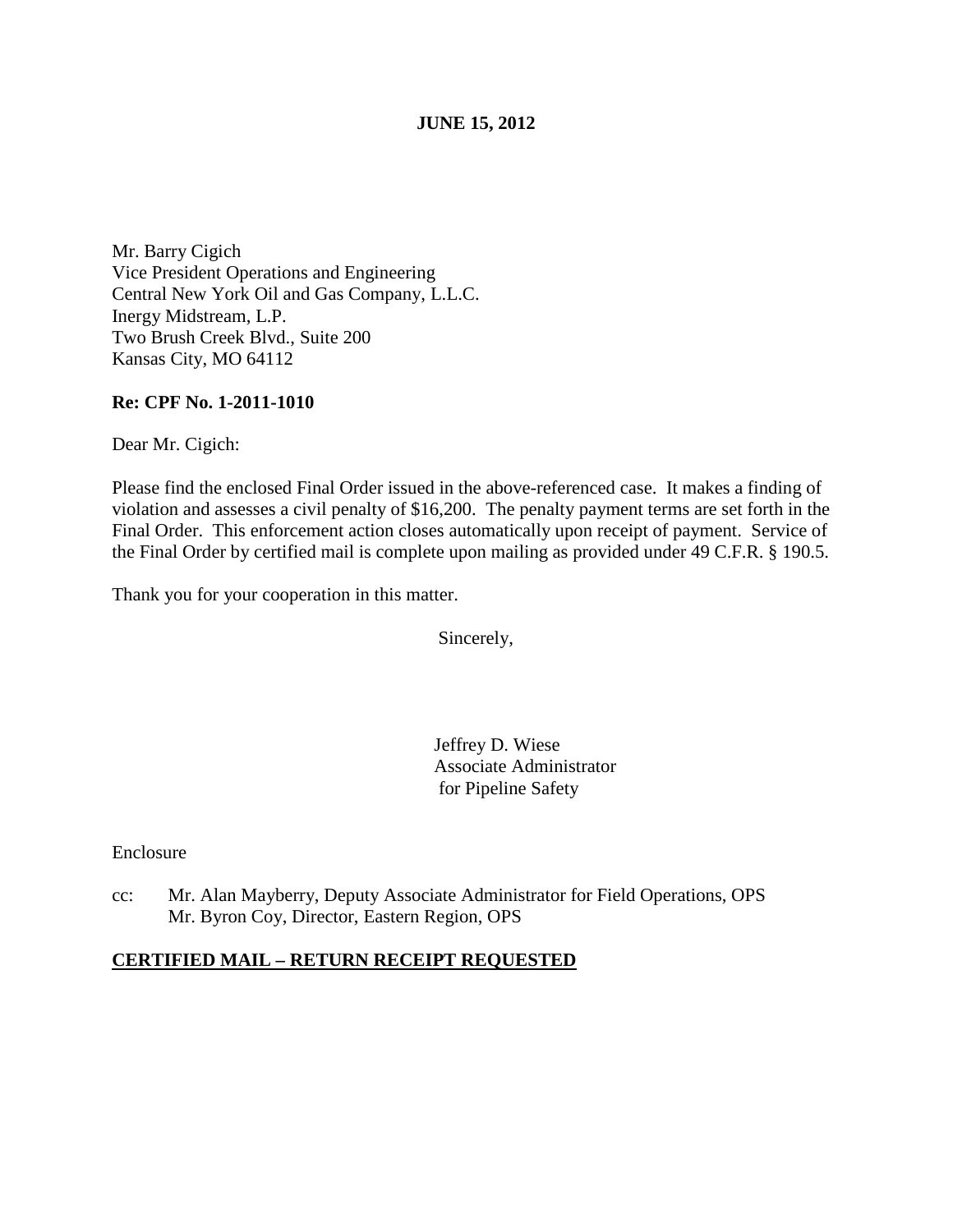## **U.S. DEPARTMENT OF TRANSPORTATION PIPELINE AND HAZARDOUS MATERIALS SAFETY ADMINISTRATION OFFICE OF PIPELINE SAFETY WASHINGTON, D.C. 20590**

**)**

**)**

**)**

**In the Matter of )**

**Central New York Oil and Gas Company, L.L.C., ) CPF No. 1-2011-1010 a subsidiary of Inergy Midstream, L.P., )**

**\_\_\_\_\_\_\_\_\_\_\_\_\_\_\_\_\_\_\_\_\_\_\_\_\_\_\_\_\_\_\_\_\_\_\_\_\_\_\_\_\_\_\_\_\_\_\_\_**

**\_\_\_\_\_\_\_\_\_\_\_\_\_\_\_\_\_\_\_\_\_\_\_\_\_\_\_\_\_\_\_\_\_\_\_\_\_\_\_\_\_\_\_\_\_\_\_\_)**

**Respondent. )**

# **FINAL ORDER**

On August 3–4, 2010, pursuant to 49 U.S.C. §§ 60106 and 60117, a representative of the New York State Department of Public Service (NYS-DPS), as agent for the Pipeline and Hazardous Materials Safety Administration (PHMSA), Office of Pipeline Safety (OPS), conducted an onsite pipeline safety inspection of the facilities and records of Central New York Oil and Gas Company, L.L.C. (CNYOG or Respondent) in Owego, New York. CNYOG operates approximately 55 miles of gas transmission pipeline in New York and Pennsylvania. [1](#page-1-0)

As a result of the inspection, NYS-DPS notified the Director, Eastern Region, OPS (Director), of certain probable violations of the gas pipeline safety regulations in 49 C.F.R. Part 192. After reviewing the notification, the Director issued to Respondent, by letter dated May 31, 2011, a Notice of Probable Violation and Proposed Civil Penalty. In accordance with 49 C.F.R. § 190.207, the Notice alleged that CNYOG committed a violation of § 192.705 and proposed a civil penalty of \$16,200 for the alleged violation. In accordance with § 190.205, the Notice also included a warning item, which advised Respondent to correct another probable violation.

CNYOG responded to the Notice by letter dated June 30, 2011 (Response), contesting the allegations and requesting a hearing. A hearing was held on February 2, 2012, in West Trenton, New Jersey, before the Presiding Official from the Office of Chief Counsel, PHMSA.

<span id="page-1-0"></span> $\frac{1}{1}$ <sup>1</sup> CNYOG has reported this information pursuant to 49 C.F.R. § 191.17.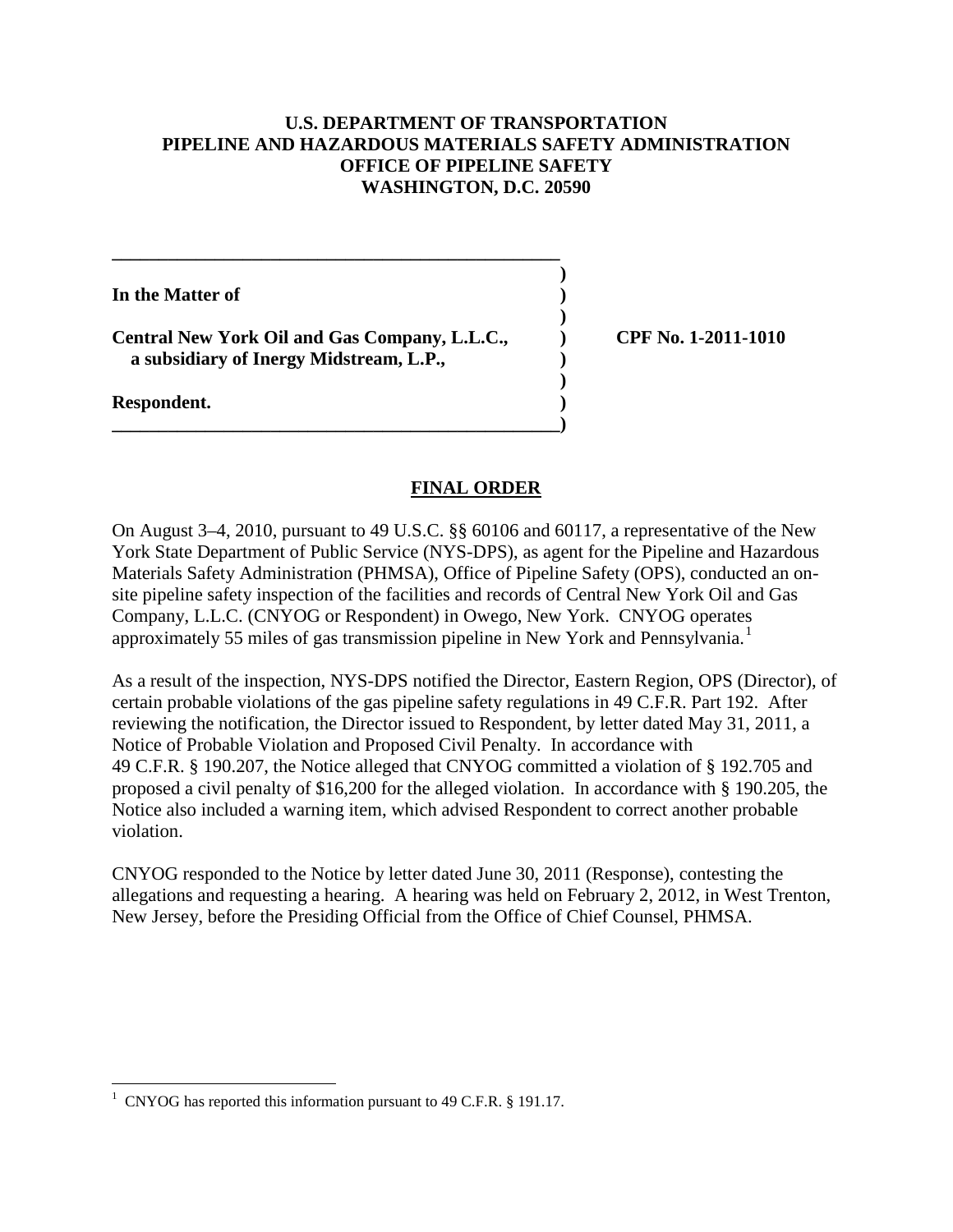## **FINDING OF VIOLATION**

**Item 1** in the Notice alleged that Respondent violated 49 C.F.R. § 192.705(b), which states:

#### **§ 192.705 Transmission lines: Patrolling.**

(a) Each operator shall have a patrol program to observe surface conditions on and adjacent to the transmission line right-of-way for indications of leaks, construction activity, and other factors affecting safety and operation.

(b) The frequency of patrols is determined by the size of the line, the operating pressures, the class location, terrain, weather, and other relevant factors, but intervals between patrols may not be longer than prescribed in the following table:

|                             | Maximum interval between patrols                                      |                                                                       |
|-----------------------------|-----------------------------------------------------------------------|-----------------------------------------------------------------------|
| Class loca-<br>tion of line | At highway and railroad<br>crossings                                  | At all other places                                                   |
| $1, 2$                      | $7\frac{1}{2}$ months; but at least                                   | 15 months; but at least once                                          |
|                             | twice each calendar year.                                             | each calendar year.                                                   |
| $3$                         | $4\frac{1}{2}$ months; but at least four<br>times each calendar year. | $7\frac{1}{2}$ months; but at least<br>twice each calendar year.      |
|                             | $4\frac{1}{2}$ months; but at least four<br>times each calendar year. | $4\frac{1}{2}$ months; but at least four<br>times each calendar year. |

(c) Methods of patrolling include walking, driving, flying or other appropriate means of traversing the right-of-way.

The Notice alleged that Respondent violated § 192.705(b) by failing to conduct patrols to observe surface conditions on and adjacent to the transmission line right-of-way at the proper intervals. Specifically, the Notice alleged that in 2009 and 2010 CNYOG did not perform patrols at highway and railroad crossings in Class 1 and 2 areas at least twice each calendar year with a maximum interval of  $7\frac{1}{2}$  months.

The evidence in the record includes documentation by the NYS-DPS inspector who requested CNYOG's patrol records from 2009 and 2010. Based on the records that were provided, NYS-DPS concluded that patrols had been performed only once per calendar year in June 2009 and July 2010. Respondent's Operations Manager also allegedly stated during the inspection that the company patrolled highway and railroad crossings once per year during annual leakage surveys, and that he was not aware of the requirement to perform patrols twice per year.

In its Response, CNYOG contested the alleged violation and explained that the company performs patrols at highway and railroad crossings in Class 1 and 2 areas twice per year—during annual leakage surveys and at one other time during the year. The company submitted crossing inspection records that had not been examined during the NYS-DPS inspection. Regarding the alleged statements by its Operations Manager, Respondent explained that it may have been the result of a misunderstanding between the employee and the inspector.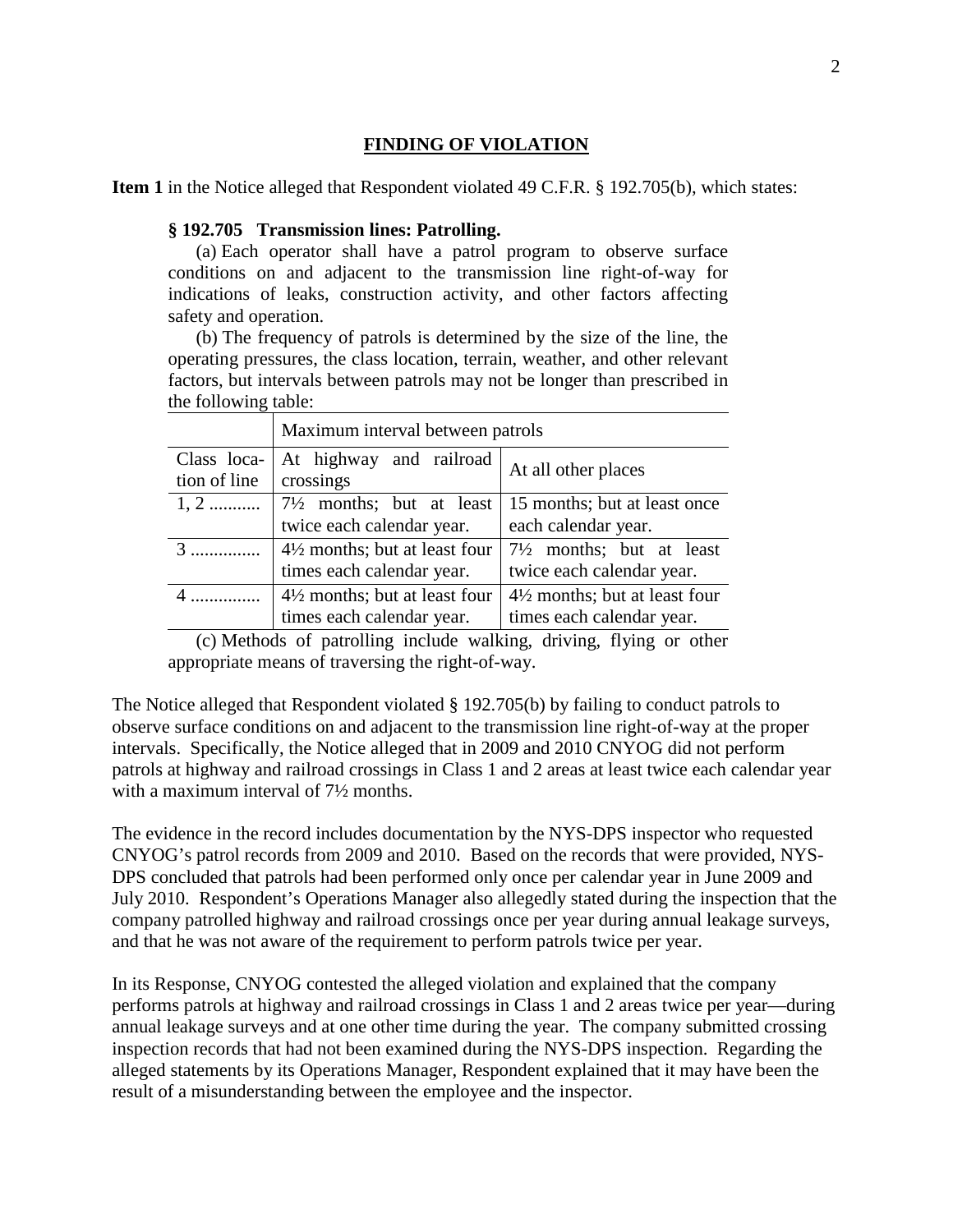At the hearing, OPS presented several charts that it had created to summarize the inspection records submitted by Respondent in response to the Notice. The charts included the dates when each pipeline crossing was patrolled in 2009 and 2010. They demonstrated that even if patrol inspections were performed on the dates indicated by Respondent's records, the operator exceeded the maximum interval permitted by the regulation on many occasions.

During the two calendar years of 2009 and 2010, approximately 92 highway or railroad crossing patrols would have been required using the maximum interval in the regulation. Company records indicated approximately 20 instances in which Respondent performed patrols at an interval exceeding 7½ months. Most of those instances exceeded the maximum interval by several weeks, although some exceeded the interval by several months. In addition, there were approximately five instances in which CYNOG could not produce any records to show that at least two patrols were performed in each of the two calendar years.

CNYOG did not dispute the accuracy of the information presented by OPS during the hearing. I find the evidence in the record establishes that Respondent patrolled most of its highway crossings at the correct intervals during 2009 and 2010, but on at least 25 occasions during that time period, the maximum interval was exceeded.

Accordingly, after considering all of the evidence, I find Respondent violated 49 C.F.R. § 192.705(b) by failing to conduct patrols to observe surface conditions at highway crossings in Class 1 and 2 areas at the requisite interval.

This finding of violation will be considered a prior offense in any subsequent enforcement action taken against Respondent.

## **ASSESSMENT OF PENALTY**

Under 49 U.S.C. § 60122, Respondent is subject to an administrative civil penalty not to exceed \$100,000 per violation for each day of the violation, up to a maximum of \$1,000,000 for any related series of violations.<sup>[2](#page-3-0)</sup>

In determining the amount of a civil penalty under 49 U.S.C. § 60122 and 49 C.F.R. § 190.225, I must consider the following criteria: the nature, circumstances, and gravity of the violation, including adverse impact on the environment; the degree of Respondent's culpability; the history of Respondent's prior offenses; any effect that the penalty may have on Respondent's ability to continue doing business; and the good faith of Respondent in attempting to comply with the pipeline safety regulations. In addition, I may consider the economic benefit gained from the violation without any reduction because of subsequent damages, and such other matters as justice may require.

<span id="page-3-0"></span> $\frac{1}{2}$ <sup>2</sup> Subsequent to the actions that gave rise to this case, the Pipeline Safety, Regulatory Certainty, and Job Creation Act of 2011 increased the civil penalty liability for violations to \$200,000 per violation for each day of the violation up to a maximum of \$2,000,000 for any related series of violations. *See* Pub. L. No. 112-90, § 2(a), 125 Stat. 1905.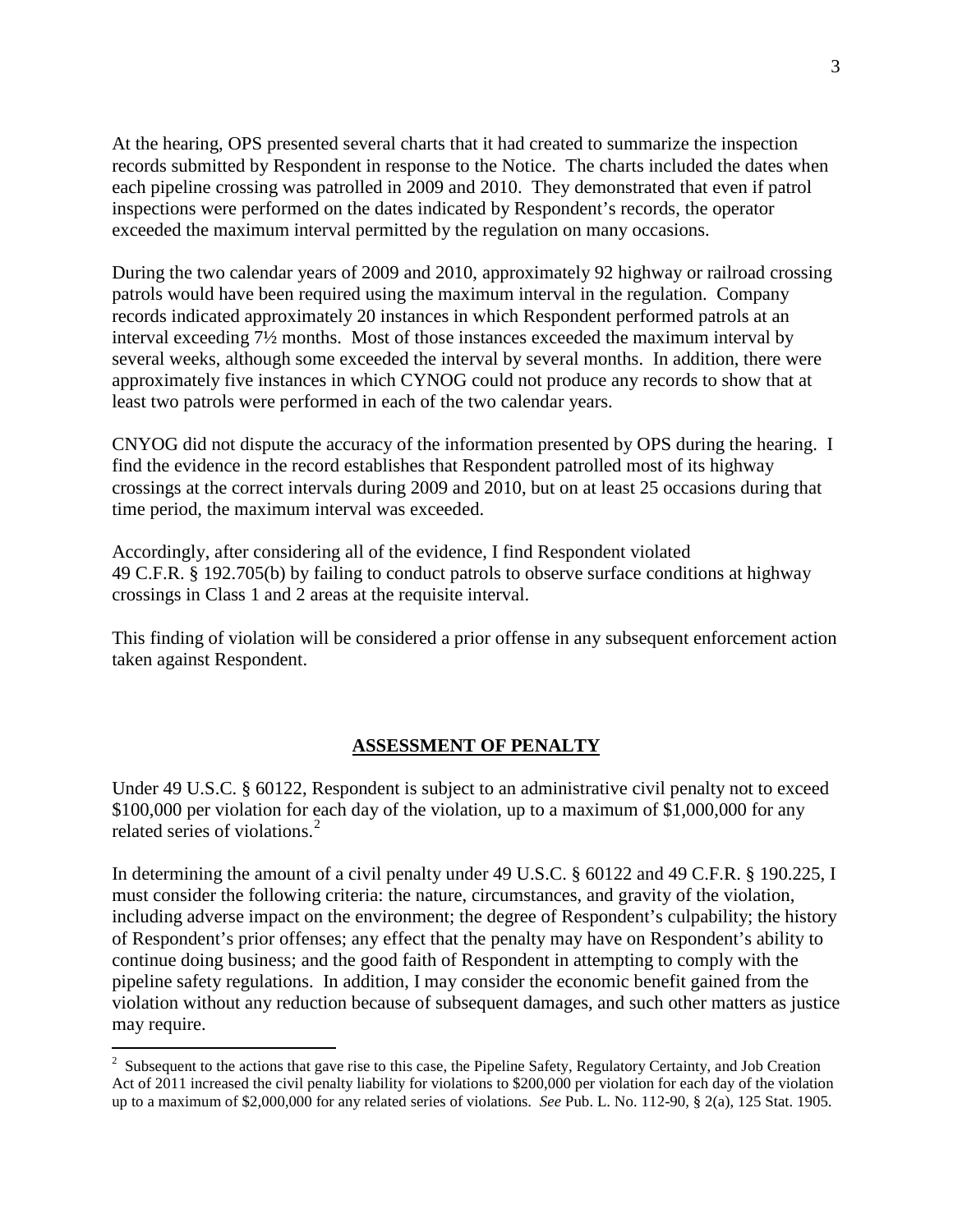**Item 1:** The Notice proposed a civil penalty of \$16,200 for the violation of § 192.705(b). In its Response and at the hearing, CNYOG did not argue for a reduction of the civil penalty under the assessment criteria listed above.

Having considered those criteria, including the adverse risk to pipeline safety posed by failing to patrol transmission lines at highway crossings for indications of leaks, construction activity, and other factors affecting safety and operation, CNYOG is assessed the civil penalty of \$16,200 for the violation.

Payment of the civil penalty must be made within 20 days of service. Federal regulations  $(49 \text{ C.F.R. } § 89.21(b)(3))$  require such payment to be made by wire transfer through the Federal Reserve Communications System (Fedwire), to the account of the U.S. Treasury. Detailed instructions are contained in the enclosure. Questions concerning wire transfers should be directed to: Financial Operations Division (AMZ-341), Federal Aviation Administration, Mike Monroney Aeronautical Center, P.O. Box 269039, Oklahoma City, Oklahoma 73125. The Financial Operations Division telephone number is (405) 954-8893.

Failure to pay the \$16,200 civil penalty will result in accrual of interest at the current annual rate in accordance with 31 U.S.C. § 3717, 31 C.F.R. § 901.9 and 49 C.F.R. § 89.23. Pursuant to those same authorities, a late penalty charge of six percent (6%) per annum will be charged if payment is not made within 110 days of service. Furthermore, failure to pay the civil penalty may result in referral of the matter to the Attorney General for appropriate action in a district court of the United States.

## **WARNING ITEM**

With respect to **Item 2**, the Notice alleged a probable violation of Part 192 and specifically considered this to be a warning item. The warning was for:

49 C.F.R. § 192.455(a)(2) – Respondent's alleged failure to protect a buried pipeline against external corrosion by installing a cathodic protection system within one year of its construction in 2008. Specifically, the Notice alleged that CNYOG installed a cathodic protection system for a new pipeline, but never performed a close interval survey (CIS) to determine whether the cathodic protection system was adequate to protect the entire length of the pipeline. The company only checked cathodic protection levels at approximately ten locations along the nine-mile pipeline.

In its Response and at the hearing, CNYOG maintained that the cathodic protection system met the -850 mV standard when it was placed in service. CNYOG also contested the assertion in the Notice that a CIS was required to verify the adequacy of cathodic protection.

At the hearing, OPS and CNYOG discussed the possibility of using an alternative method rather than CIS to demonstrate the adequacy of cathodic protection along the entire pipeline. One